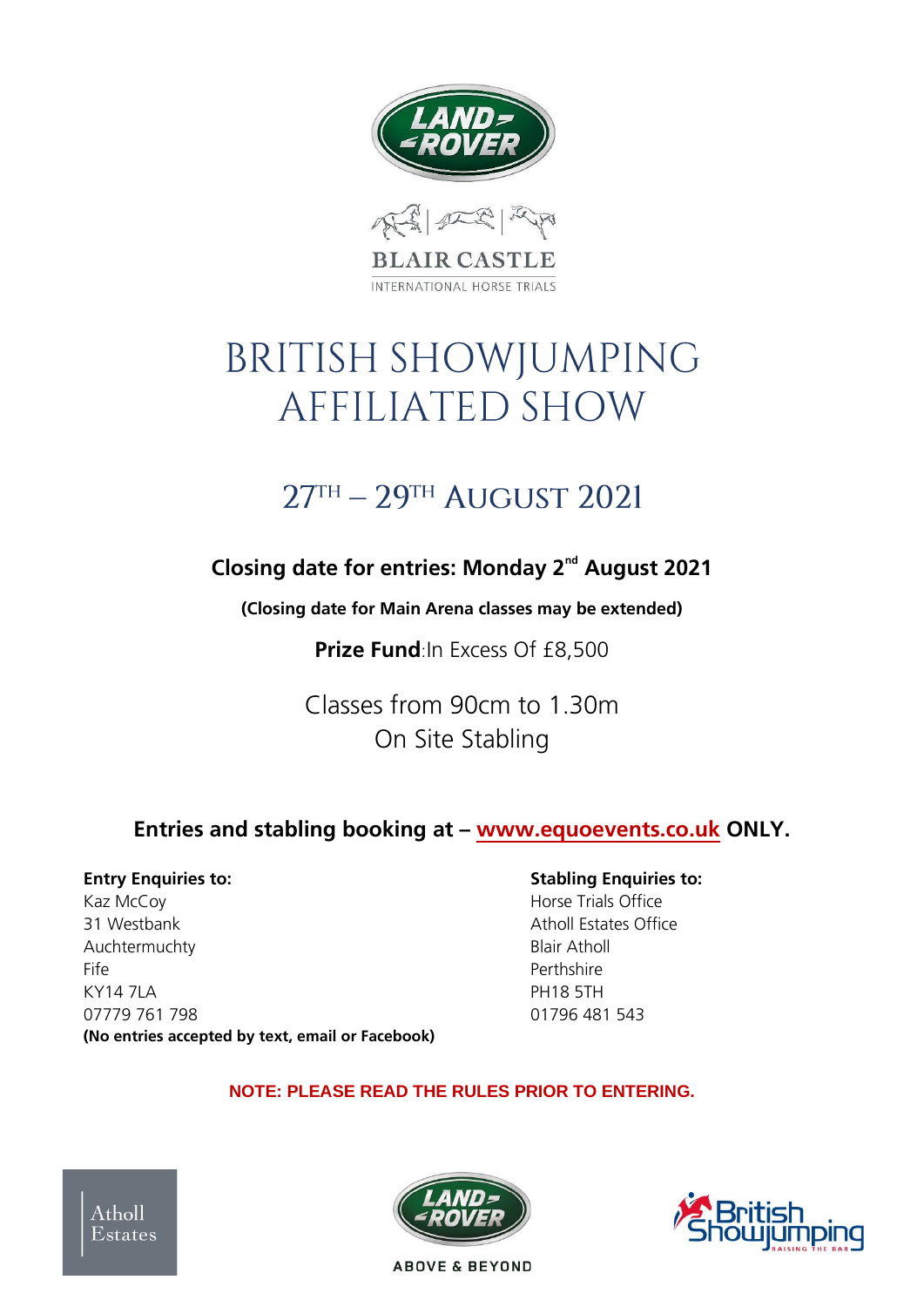# Friday 27 August 2021

# Class 1A – 8:30 – Tilt – Strawmax & BHS Scotland Riding Club Style Jumping

Horses must be 4yo or over. No height restrictions. Horses must not have more than 10 BE points. Riders must be 18yo or older on 1 Jan 2021 and must not have competed in any FEI competition or be an FBHS or have taken their BHSII exams in the last 10 years. The rider of the horse must be a member of a riding club affiliated to BRC.

The course will have 8 to 12 obstacles, maximum 85cm in height with a maximum spread of 90cm one of which should be a double. All aspects of the course should comply with BS standards. The optimum speed for this competition is set at 325mpm. One penalty point will be deducted for every second over the optimum time.

#### **Prizes: 1st: £40.00, 2nd: £25.00, 3rd: £15.00, Total: £80.00**

#### **Entry Fee = £15.00**

### Class 1 - 09:00 - Banvie - Senior 90cm Open

#### Two Phase. Speed 325mpm. Start Height 90cm. DRAWN ORDER

For registered horses in Grades: A, B & C. Ridden by Adult, Associate or Junior Members who will be aged 12 years or over in the current calendar year.

All showjumping to be concluded each day by 18.30hrs. NO ticket to ride entries. H/C entries SOLELY at the judge's discretion. All entries are to be pre-entered and pre-paid. This class will have an additional course walk half way through the class if numbers exceed 60.

#### **Prizes: 1st: £50.00, 2nd: £40.00, 3rd: £25.00, 4th: £20.00, 5th: £16.00, Total: £151.00**

**Entry Fee = £16.00**

#### Class 2 – Banvie – Senior 1.00m Open

#### Two Phase. Speed 325mpm. Start Height 1.00m. DRAWN ORDER

For registered horses in Grades: A, B & C. Ridden by Adult, Associate or Junior Members who will be aged 12 years or over in the current calendar year.

All showjumping to be concluded each day by 18.30hrs. NO ticket to ride entries. H/C entries SOLELY at the judge's discretion. All entries are to be pre-entered and pre-paid. This class will have an additional course walk half way through the class if numbers exceed 60.

#### **Prizes: 1st: £50.00, 2nd: £40.00, 3rd: £25.00, 4th: £20.00, 5th: £16.00, Total: £151.00**

#### **Entry Fee = £16.00**



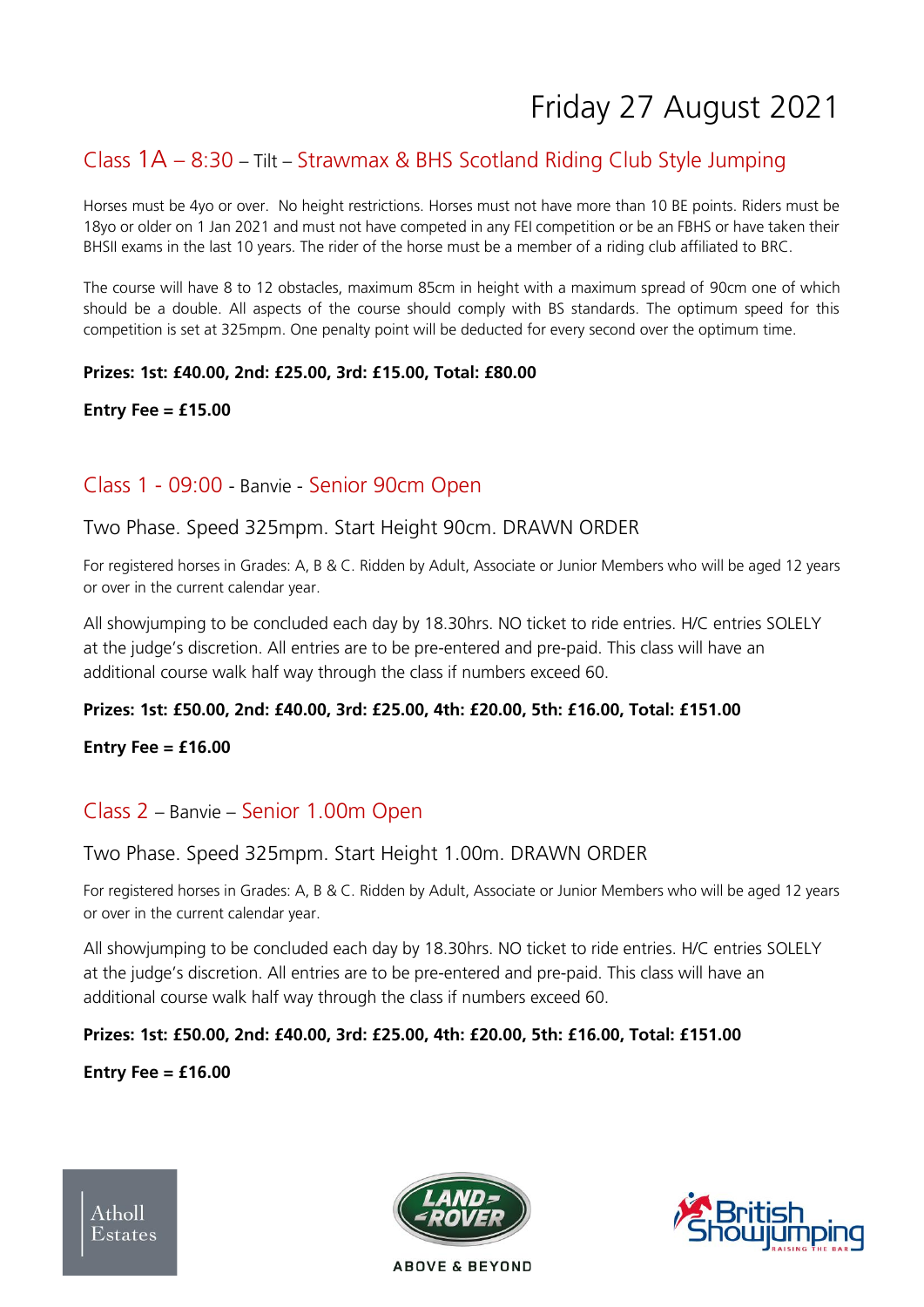# Class 3 - 10:00 - Tilt - Senior 1.05m Open

Two Phase. Speed 325mpm. Start Height 1.05m. DRAWN ORDER

For registered horses in Grades: A, B & C. Ridden by Adult, Associate or Junior Members who will be aged 12 years or over in the current calendar year.

All showjumping to be concluded each day by 18.30hrs. NO ticket to ride entries. H/C entries SOLELY at the judge's discretion. All entries are to be pre-entered and pre-paid.

#### **Prizes: 1st: £50.00, 2nd: £40.00, 3rd: £25.00, 4th: £20.00, 5th: £16.00, Total: £151.00**

**Entry Fee = £16.00**

# Class 4a - Tilt - Lord & Lady Equestrian Senior Newcomers First Round

Rule 312. Two Phase. Speed 325mpm. Start Height 1.10m. DRAWN ORDER

First place rosette kindly sponsored by Lord & Lady Equestrian In the event of 30 or more starters the class will be split and two sets of prize money awarded. Horses (or ponies in pony competitions) may compete in one section only.

Entry qualifications: to be ridden by Adult, Associate or Junior Members.

(a) For registered horses in Grade C that have not won a total of 375 points. Four double clears will qualify - in accordance with rule 312.6

(b) For all horses born on or after 1st January 2015, irrespective of Points. Horses will only be eligible for double clear qualification to Second Rounds if they reach the age of six years or under in the same calendar year as the Newcomers Final - in accordance with Rule 312.6.

Qualifies for: Lord & Lady Equestrian Senior Newcomers Second Round.

Qualifying period: The Senior Newcomers Second Round qualifying period for 2020/2021 (2021 second rounds and finals) is 1 May '20– 30 April '21 (subject to revision). The Senior Newcomers Second Round qualifying period for 2021/2022 (2022 second rounds and finals) is 1 May '21– 30 April '22 (subject to revision).

Numbers to qualify: Those horses which jump a clear round in the First Round, followed by a clear round in the jump-off, in at least four Lord & Lady Equestrian Senior Newcomers First Round competitions in any qualifying period, will qualify to compete in a Lord & Lady Equestrian Senior Newcomers Second Round, irrespective of their placings for prize money in those competitions, which will be determined by the normal Table A Rules (Rule 191). To obtain a double clear qualification, even if the horse is the only clear round, it must jump a jump-off round and jump clear to gain a double clear round.

If combined with an open: In the event of 30 or more starters the class will be split with two sets of prize money.

 $A<sub>thol</sub>$ Estates





**ABOVE & BEYOND**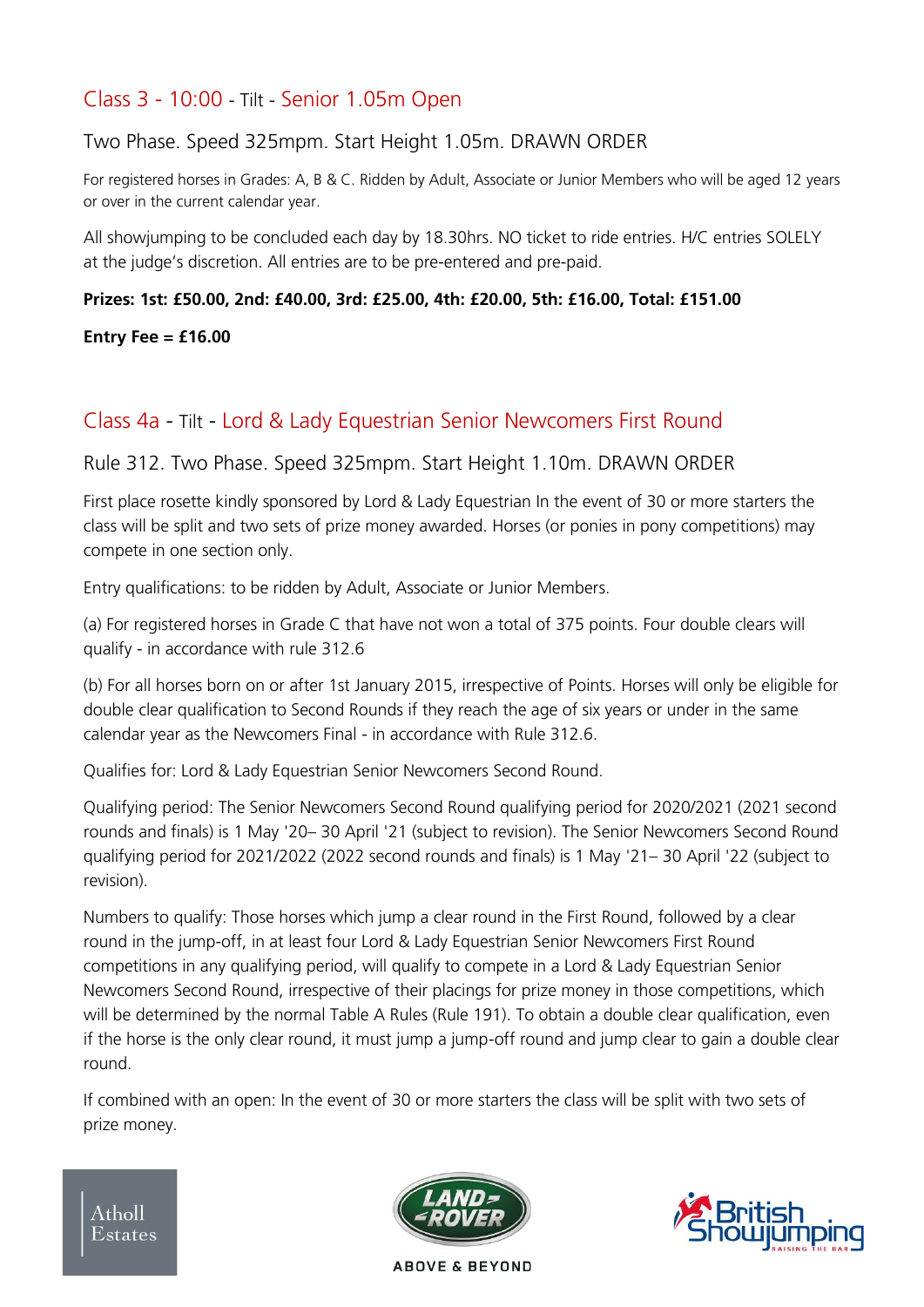All showjumping to be concluded each day by 18.30hrs. NO ticket to ride entries. H/C entries solely at the judge's discretion. All entries are to be pre-entered and pre-paid.

#### **Prizes: 1st: £50.00, 2nd: £40.00, 3rd: £25.00, 4th: £20.00, 5th: £16.00, Total: £151.00**

#### **Entry Fee = £16.00**

# Class 4b - Tilt - Senior 1.10m Open

Rule 312 Two Phase. Speed 325mpm. Start Height 1.10m. DRAWN ORDER

For registered horses in Grades: A, B & C. Ridden by Adult, Associate or Junior Members who will be aged 12 years or over in the current calendar year. In the event of 30 or more starters the class will be split and two sets of prize money awarded. Horses (or ponies in pony competitions) may compete in one section only.

All showjumping to be concluded each day by 18.30hrs. NO ticket to ride entries. H/C entries solely at the judge's discretion. All entries are to be pre-entered and pre-paid.

#### **Prizes: 1st: £50.00, 2nd: £40.00, 3rd: £25.00, 4th: £20.00, 5th: £16.00, Total: £151.00**

#### **Entry Fee = £16.00**

# Class 5 - Tilt - Equitop GLME Senior Foxhunter First Round/Grade C

Rule 310. Two Phase. Speed 350mpm. Start Height 1.20m. DRAWN ORDER

First place rosette kindly sponsored by Equitop GLME Horses (or ponies in pony competitions) may compete in one section only.

• Foxhunter section:

(a) For registered horses in Grade C that have not won a total of 700 points. Four double clears will qualify - in accordance with rule 310.6

(b) For all registered horses born on or after 1 January 2014 irrespective of points. Horses will be eligible for double clear qualification to attend second rounds providing they reach the age of seven years or under in the same calendar year as the Foxhunter Final - in accordance with rule 310.6 Four double clears will qualify.

Four double clears will qualify for the Senior Foxhunter Second Rounds. The Senior Foxhunter Second Round qualifying period for 2021/2022 (2022 second rounds and finals) is 1 May – 30 April (subject to revision).

Those horses that have qualified for the Senior Foxhunter Championship in 2021 are not eligible for qualification to the 2022 Championship.

• Grade C section:

For registered horses in Grade C ridden by Adult, Associate or Junior Members.

Atholl Estates



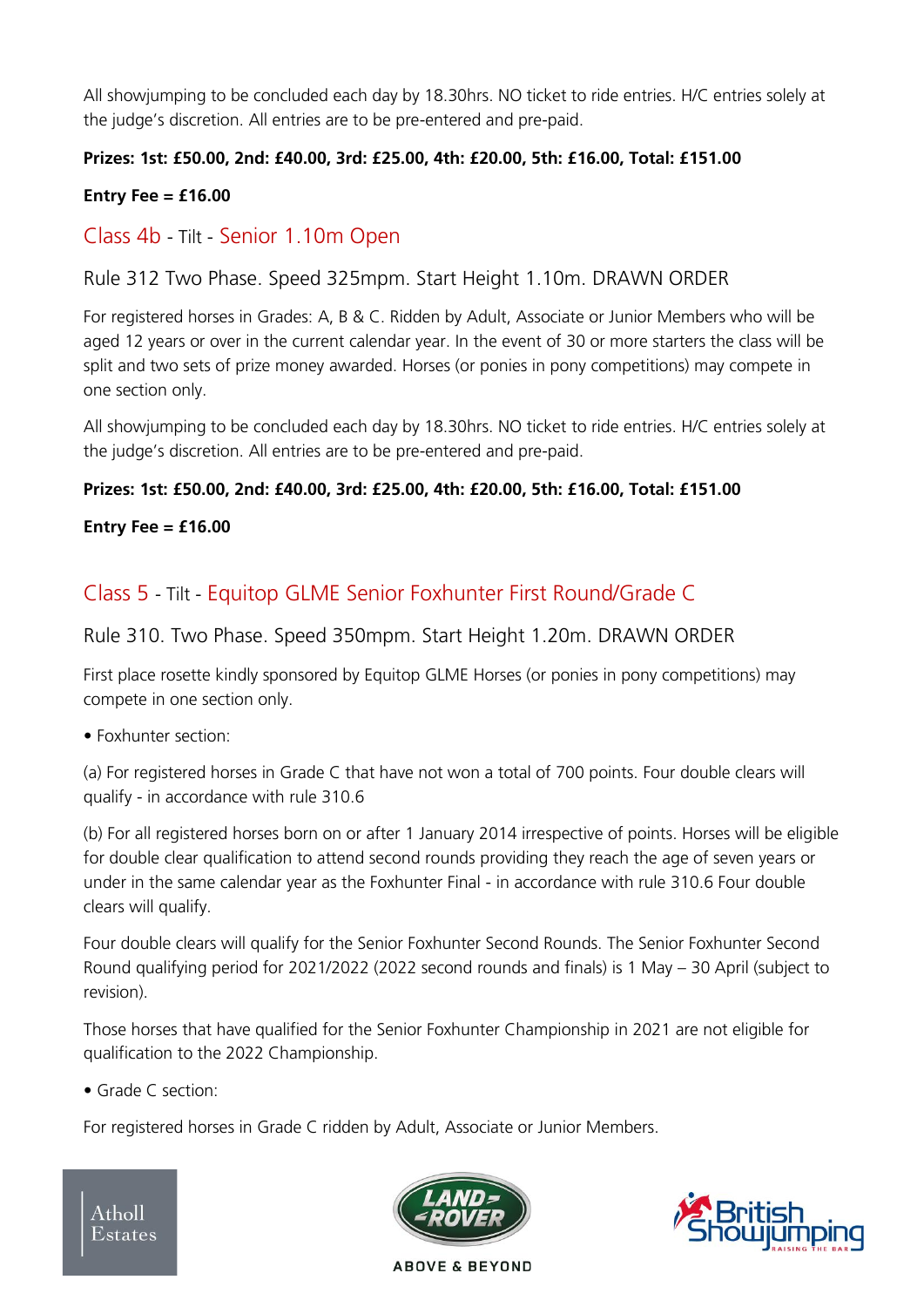All showjumping to be concluded each day by 18.30hrs. NO ticket to ride entries. H/C entries solely at the judge's discretion. All entries are to be pre-entered and pre-paid.

# **Prizes: 1st: £75.00, 2nd: £45.00, 3rd: £38.00, 4th: £25.00, 5th: £22.00, 6th: £20.00, Total: £225.00**

#### **Entry Fee = £20.00**

# Class 6a - Tilt - Senior 1.20m Open

Rule 284. Two Phase. Speed 350mpm. Start Height 1.20m. DRAWN ORDER

For registered horses in Grades: A, B & C. Ridden by Adult, Associate or Junior Members who will be aged 12 years or over in the current calendar year. Horses (or ponies in pony competitions) may compete in one section only.

All showjumping to be concluded each day by 18.30hrs. NO ticket to ride entries. H/C entries solely at the judge's discretion. All entries are to be pre-entered and pre-paid.

#### **Prizes: 1st: £100.00, 2nd: £60.00, 3rd: £50.00, 4th: £35.00, 5th: £30.00, 6th: £25.00, Total: £300.00**

**Entry Fee = £25.00**

# Class 6b - Tilt - National 1.30m Open

Rule 306 & 284. Two Phase. Speed 350mpm. Start Height 1.30m. DRAWN ORDER

Horses (or ponies in pony competitions) may compete in one section only.

Open to registered horses to be ridden by Adult, Associate and Junior Members.

Qualifies for: The British Showjumping National Championships.

Qualifying period: 1st July-30th June.

Numbers to qualify: Two double clears to qualify to the final. Double clear qualifications will not be obtained from one round competitions (e.g., Table A4 or Table A (1 Round))

All showjumping to be concluded each day by 18.30hrs. NO ticket to ride entries. H/C entries solely at the judge's discretion. All entries are to be pre-entered and pre-paid.

#### **Prizes: 1st: £100.00, 2nd: £60.00, 3rd: £50.00, 4th: £35.00, 5th: £30.00, 6th: £25.00, Total: £300.00**

**Entry Fee = £25.00**





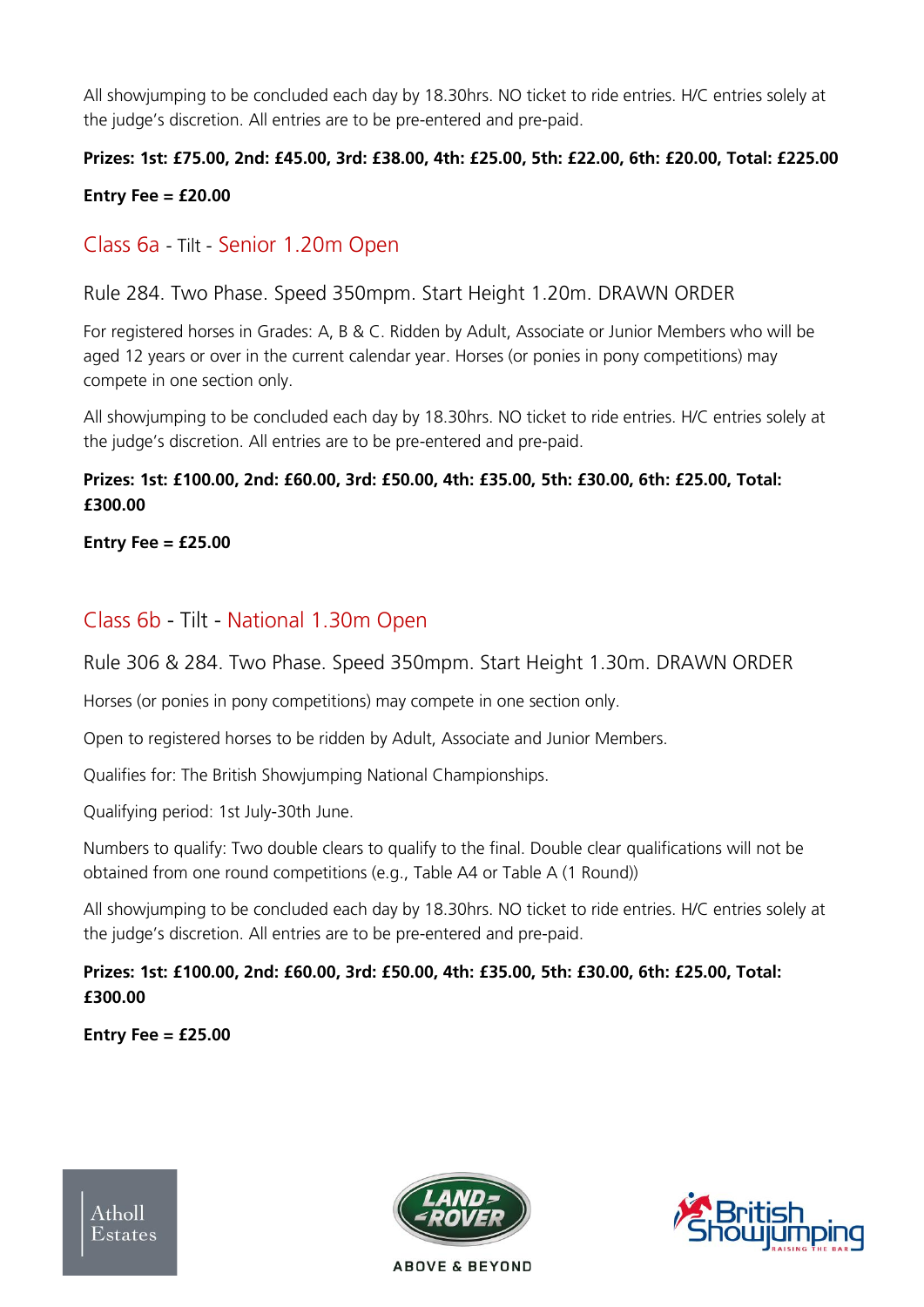# Saturday 28 August 2021

# Class 7 – 09:00 - Banvie - Senior 90cm Open

Two Phase. Speed 325mpm. Start Height 90cm.

For registered horses in Grades: A, B & C. Ridden by Adult, Associate or Junior Members who will be aged 12 years or over in the current calendar year.

All showjumping to be concluded each day by 18.30hrs. NO ticket to ride entries. H/C entries SOLELY at the judge's discretion. All entries are to be pre-entered and pre-paid. This class will have an additional course walk half way through the class if numbers exceed 60.

#### **Prizes: 1st: £50.00, 2nd: £40.00, 3rd: £25.00, 4th: £20.00, 5th: £16.00, Total: £151.00**

#### **Entry Fee = £16.00**

Class 8 - Banvie - Senior 1.00m Open

Two Phase. Speed 325mpm. Start Height 1.00m.

For registered horses in Grades: A, B & C. Ridden by Adult, Associate or Junior Members who will be aged 12 years or over in the current calendar year.

All showjumping to be concluded each day by 18.30hrs. NO ticket to ride entries. H/C entries SOLELY at the judge's discretion. All entries are to be pre-entered and pre-paid. This class will have an additional course walk half way through the class if numbers exceed 60.

#### **Prizes: 1st: £50.00, 2nd: £40.00, 3rd: £25.00, 4th: £20.00, 5th: £16.00, Total: £151.00**

#### **Entry Fee = £16.00**

# Class 9 - 09:00 - Tilt - Senior 1.05m Open

Two Phase. Speed 325mpm. Start Height 1.05m. DRAWN ORDER

For registered horses in Grades: A, B & C. Ridden by Adult, Associate or Junior Members who will be aged 12 years or over in the current calendar year.

All showjumping to be concluded each day by 18.30hrs. NO ticket to ride entries. H/C entries solely at the judge's discretion. All entries are to be pre-entered and pre-paid.

#### **Prizes: 1st: £50.00, 2nd: £40.00, 3rd: £25.00, 4th: £20.00, 5th: £16.00, Total: £151.00**

#### **Entry Fee = £16.00**



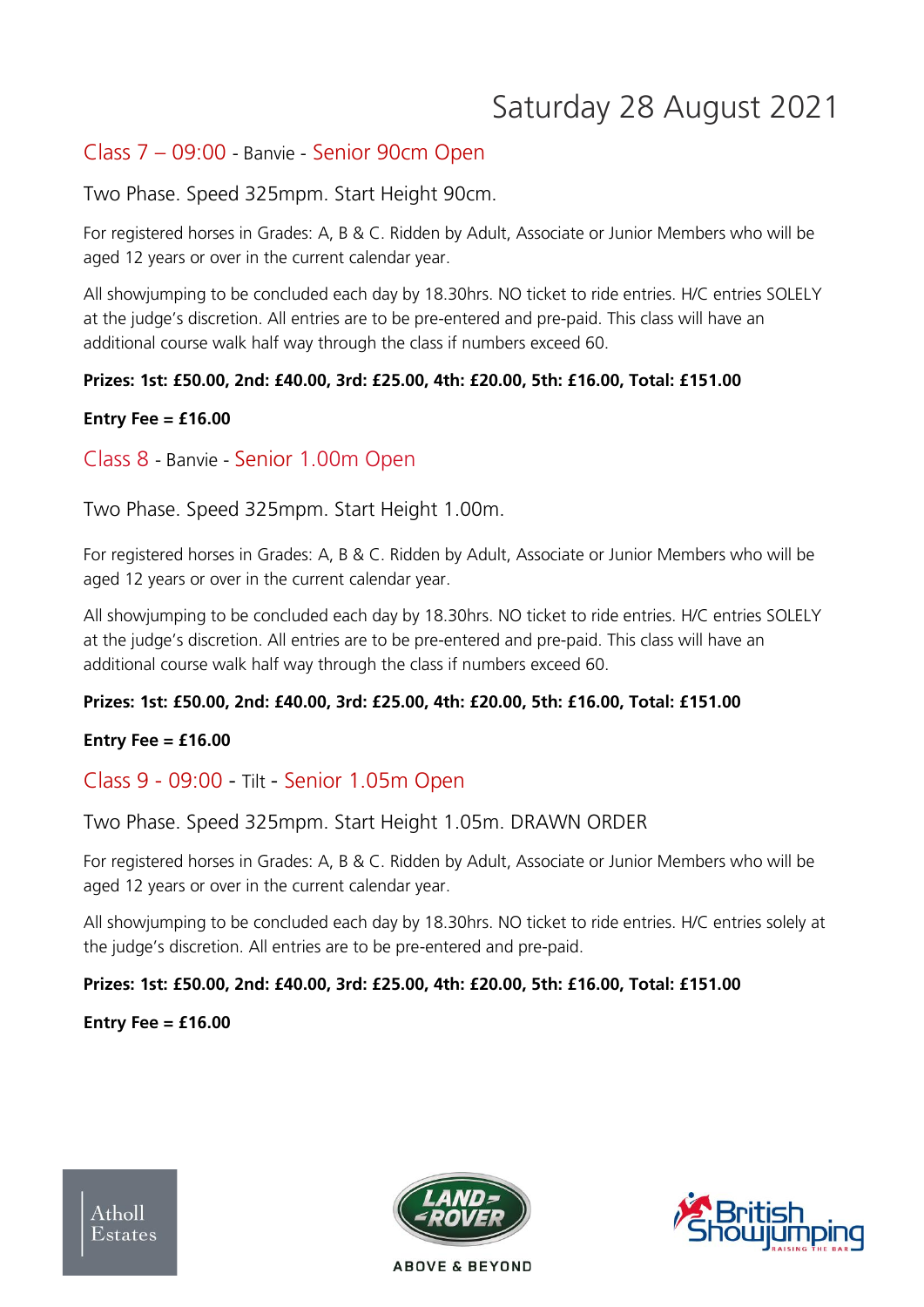# Class 10a - Tilt - Lord & Lady Equestrian Senior Newcomers First Round

### Rule 312. Two Phase. Speed 325mpm. Start Height 1.10m. DRAWN ORDER

First place rosette kindly sponsored by Lord & Lady Equestrian In the event of 30 or more starters the class will be split and two sets of prize money awarded. Horses (or ponies in pony competitions) may compete in one section only.

Entry qualifications: to be ridden by Adult, Associate or Junior Members.

(a) For registered horses in Grade C that have not won a total of 375 points. Four double clears will qualify - in accordance with rule 312.6

(b) For all horses born on or after 1st January 2015, irrespective of Points. Horses will only be eligible for double clear qualification to Second Rounds if they reach the age of six years or under in the same calendar year as the Newcomers Final - in accordance with Rule 312.6.

Qualifies for: Lord & Lady Equestrian Senior Newcomers Second Round.

Qualifying period: The Senior Newcomers Second Round qualifying period for 2020/2021 (2021 second rounds and finals) is 1 May '20– 30 April '21 (subject to revision). The Senior Newcomers Second Round qualifying period for 2021/2022 (2022 second rounds and finals) is 1 May '21– 30 April '22 (subject to revision).

Numbers to qualify: Those horses which jump a clear round in the First Round, followed by a clear round in the jump-off, in at least four Lord & Lady Equestrian Senior Newcomers First Round competitions in any qualifying period, will qualify to compete in a Lord & Lady Equestrian Senior Newcomers Second Round, irrespective of their placings for prize money in those competitions, which will be determined by the normal Table A Rules (Rule 191). To obtain a double clear qualification, even if the horse is the only clear round, it must jump a jump-off round and jump clear to gain a double clear round.

If combined with an open: In the event of 30 or more starters the class will be split with two sets of prize money.

All showjumping to be concluded each day by 18.30hrs. NO ticket to ride entries. H/C entries solely at the judge's discretion. All entries are to be pre-entered and pre-paid.

#### **Prizes: 1st: £50.00, 2nd: £40.00, 3rd: £25.00, 4th: £20.00, 5th: £16.00, Total: £151.00**

**Entry Fee = £16.00**

 $A<sub>thol</sub>$ Estates



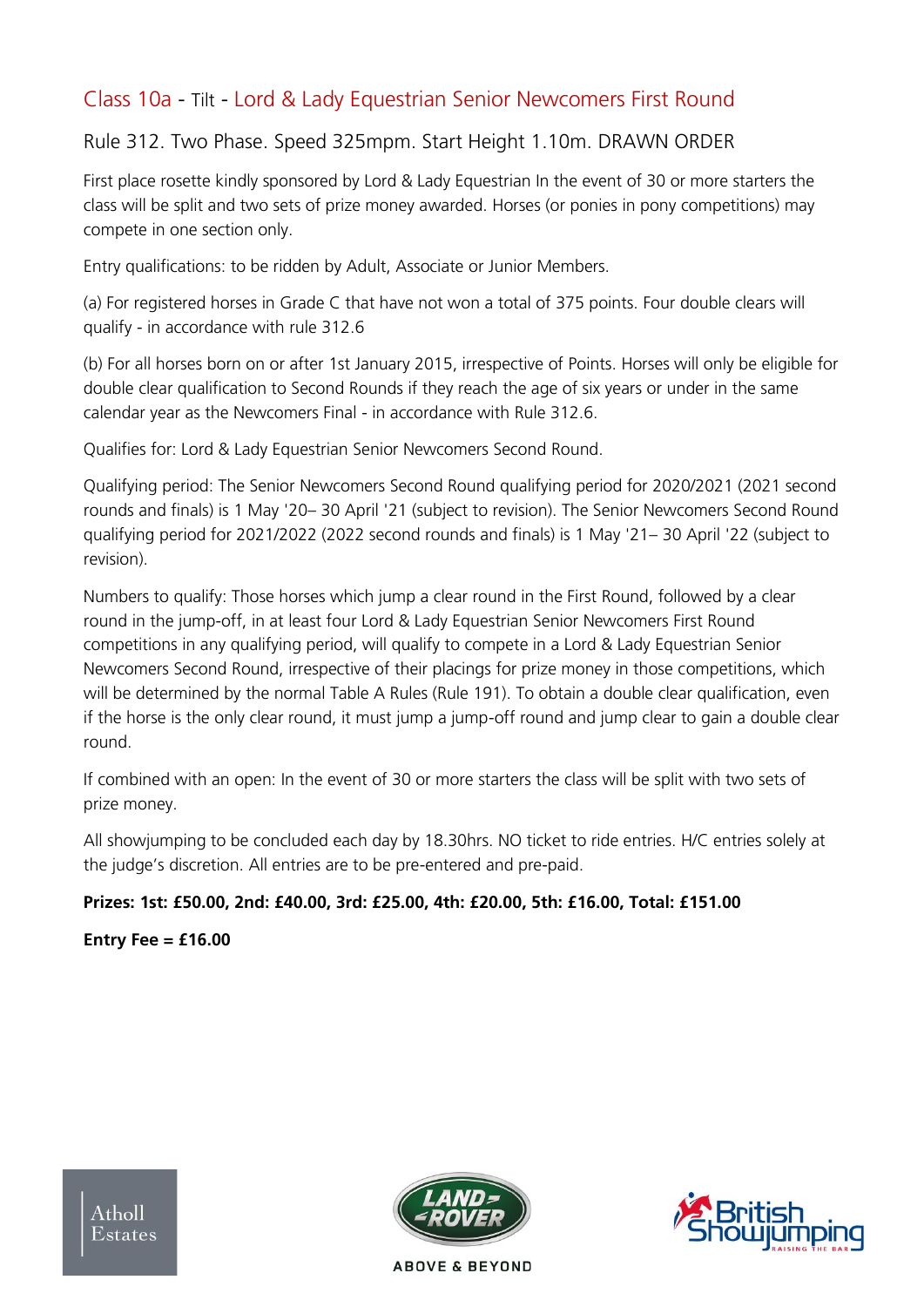# Class 10b - Tilt - Senior 1.10m Open

#### Rule 312. Two Phase. Speed 325mpm. Start Height 1.10m. DRAWN ORDER

For registered horses in Grades: A, B & C. Ridden by Adult, Associate or Junior Members who will be aged 12 years or over in the current calendar year. In the event of 30 or more starters the class will be split and two sets of prize money awarded. Horses (or ponies in pony competitions) may compete in one section only.

All showjumping to be concluded each day by 18.30hrs. NO ticket to ride entries. H/C entries solely at the judge's discretion. All entries are to be pre-entered and pre-paid.

#### **Prizes: 1st: £50.00, 2nd: £40.00, 3rd: £25.00, 4th: £20.00, 5th: £16.00, Total: £151.00**

#### **Entry Fee = £16.00**

# Class 11 - Tilt – National 1.15m Members Cup Qualifier

#### Rule 294. Two Phase. Speed 350mpm. Start Height 1.15m. DRAWN ORDER

Open to registered horses to be ridden by Adult, Associate or Junior Members who are not listed on the British Showiumping Gold League as of 31<sup>st</sup> March 2021.

Qualifies for: British Showjumping National Championships.

Qualification period:  $1<sup>st</sup>$  June –  $31<sup>st</sup>$  May.

Numbers to qualify: Two double clears (subject to revision). Qualification is horse/rider combination.

If combined with an open: In the event of 30 or more starters the class will be split with two sets of prize money.

All showjumping to be concluded each day by 18.30hrs. NO ticket to ride entries. H/C entries solely at the judge's discretion. All entries are to be pre-entered and pre-paid.

#### **Prizes: 1st: £75.00, 2nd: £45.00, 3rd: £38.00, 4th: £25.00, 5th: £22.00, 6th: £20.00, Total: £225.00**

**Entry Fee = £20.00**



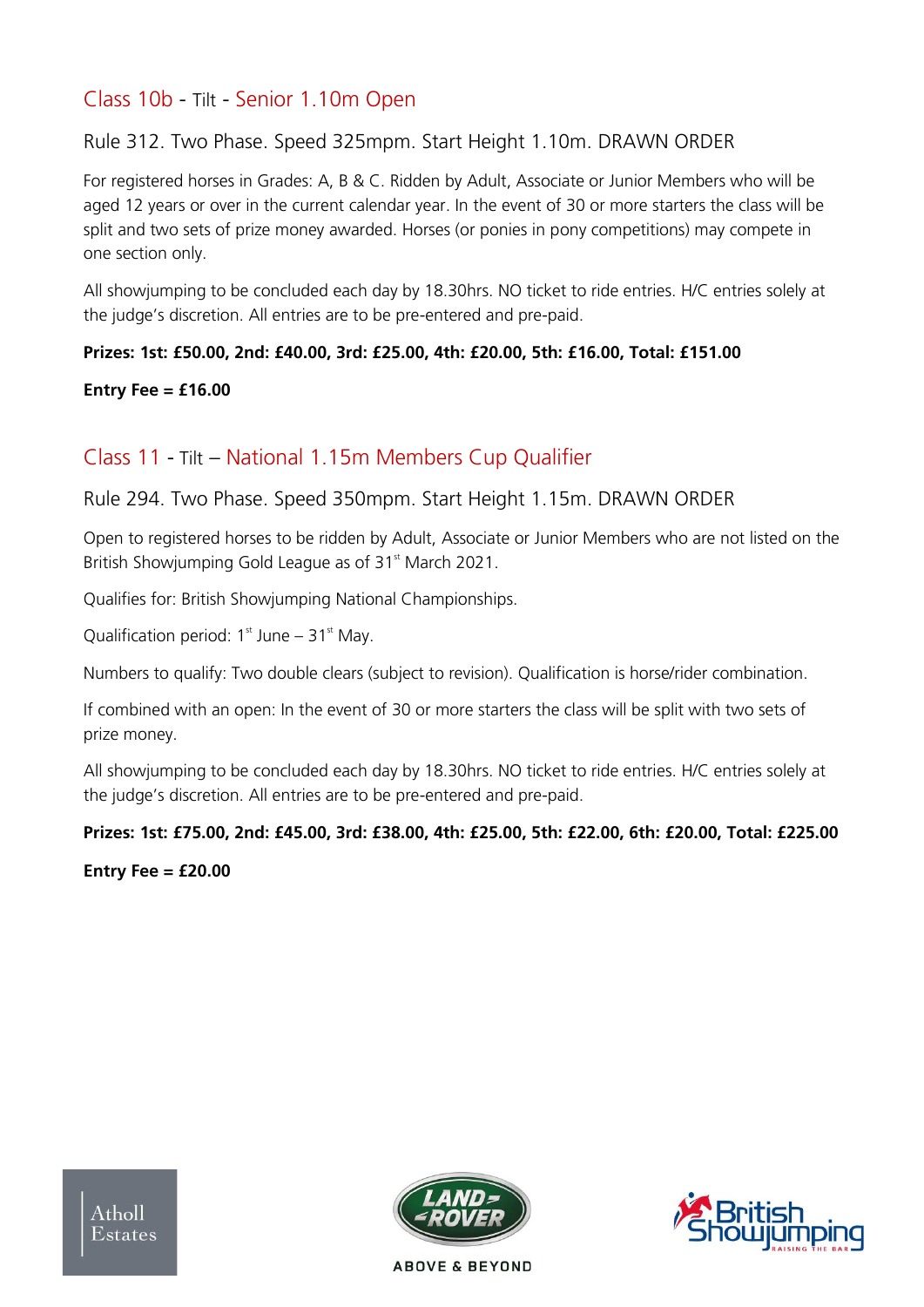# Class 12 - Tilt - Equitop GLME Senior Foxhunter First Round/Grade C

# Rule 310. Two Phase. Speed 350mpm. Start Height 1.20m. DRAWN ORDER

First place rosette kindly sponsored by Equitop GLME Horses (or ponies in pony competitions) may compete in one section only.

• Foxhunter section:

(a) For registered horses in Grade C that have not won a total of 700 points. Four double clears will qualify - in accordance with rule 310.6

(b) For all registered horses born on or after 1 January 2014 irrespective of points. Horses will be eligible for double clear qualification to attend second rounds providing they reach the age of seven years or under in the same calendar year as the Foxhunter Final - in accordance with rule 310.6 Four double clears will qualify.

Four double clears will qualify for the Senior Foxhunter Second Rounds. The Senior Foxhunter Second Round qualifying period for 2021/2022 (2022 second rounds and finals) is 1 May – 30 April (subject to revision).

Those horses that have qualified for the Senior Foxhunter Championship in 2021 are not eligible for qualification to the 2022 Championship.

• Grade C section:

For registered horses in Grade C ridden by Adult, Associate or Junior Members.

All showjumping to be concluded each day by 18.30hrs. NO ticket to ride entries. H/C entries solely at the judge's discretion. All entries are to be pre-entered and pre-paid.

#### **Prizes: 1st: £75.00, 2nd: £45.00, 3rd: £38.00, 4th: £25.00, 5th: £22.00, 6th: £20.00, Total: £225.00**

#### **Entry Fee = £20.00**



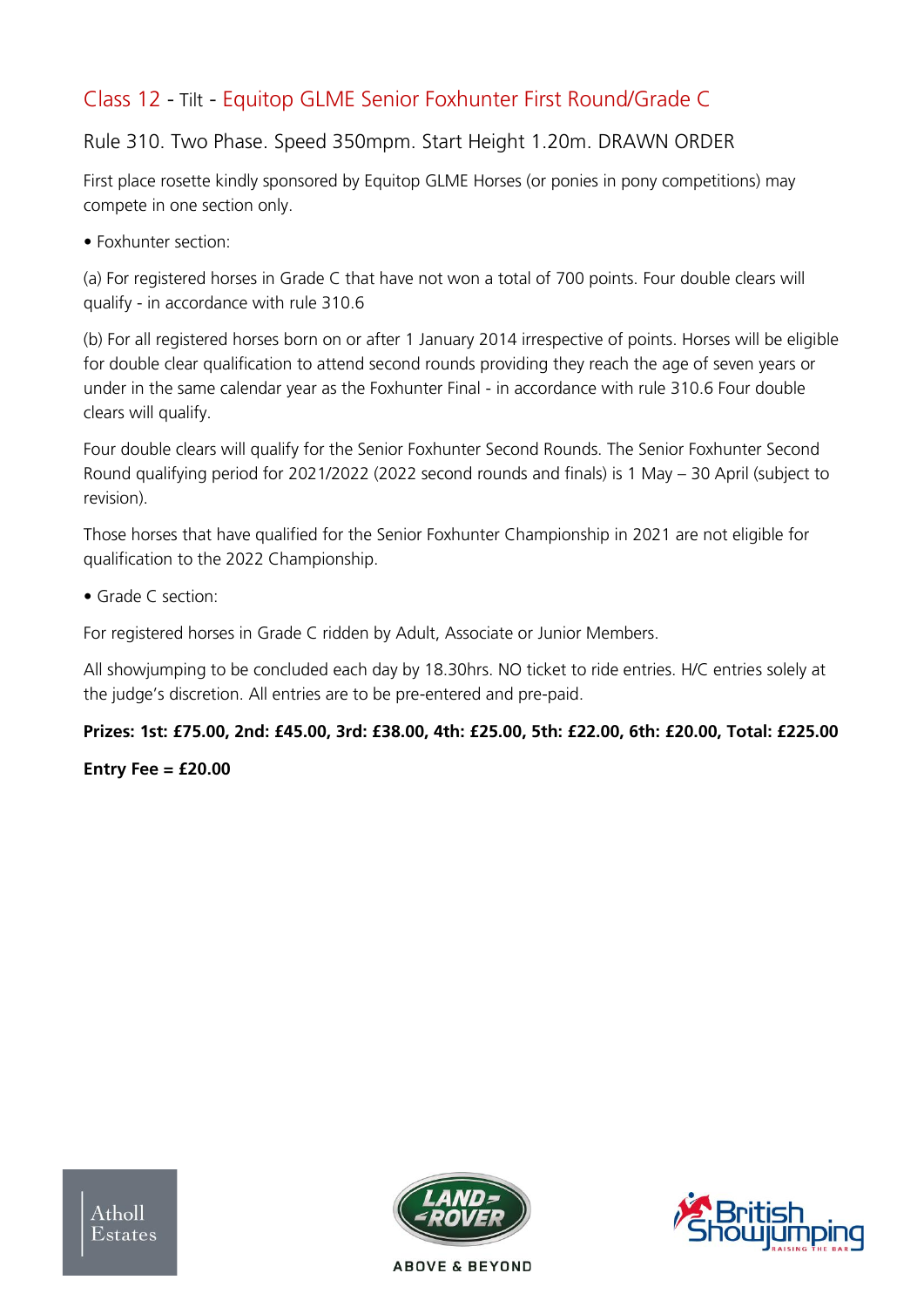# Class 13 - not before 14:00 - Main Arena - Senior 1.20m Open

Table A4. Speed 400mpm. Start Height 1.20m. DRAWN ORDER

For registered horses in Grades: A, B & C. Ridden by Adult, Associate or Junior Members who will be aged 12 years or over in the current calendar year.

Priority in this class will be given to those combinations entering class 14 should entries exceed 60.

#### **Prizes: 1st: £100.00, 2nd: £60.00, 3rd: £50.00, 4th: £35.00, 5th: £30.00, 6th: £25.00, Total: £300.00**

#### **Entry Fee = £20.00**

#### Class 14 - Main Arena - National 1.30m Open

Rule 306. Table A10. Speed 375mpm. Start Height 1.30m. DRAWN ORDER

Open to registered horses to be ridden by Adult, Associate and Junior Members.

Qualifies for: The British Showjumping National Championships.

Qualifying period: 1st July-30th June.

Numbers to qualify: Two double clears to qualify to the final. Double clear qualifications will not be obtained from one round competitions (e.g., Table A4 or Table A (1 Round))

The winner will receive a sash, rug. The Championship winner will also receive The British Showjumping Scottish Branch North West Trophy to be presented at the Scottish Branch Awards Ball 2021

#### **Prizes: 1st: £300.00, 2nd: £200.00, 3rd: £150.00, 4th: £120.00, 5th: £80.00, 6th: £50.00, Total: £900.00**

**Entry Fee = £50.00**





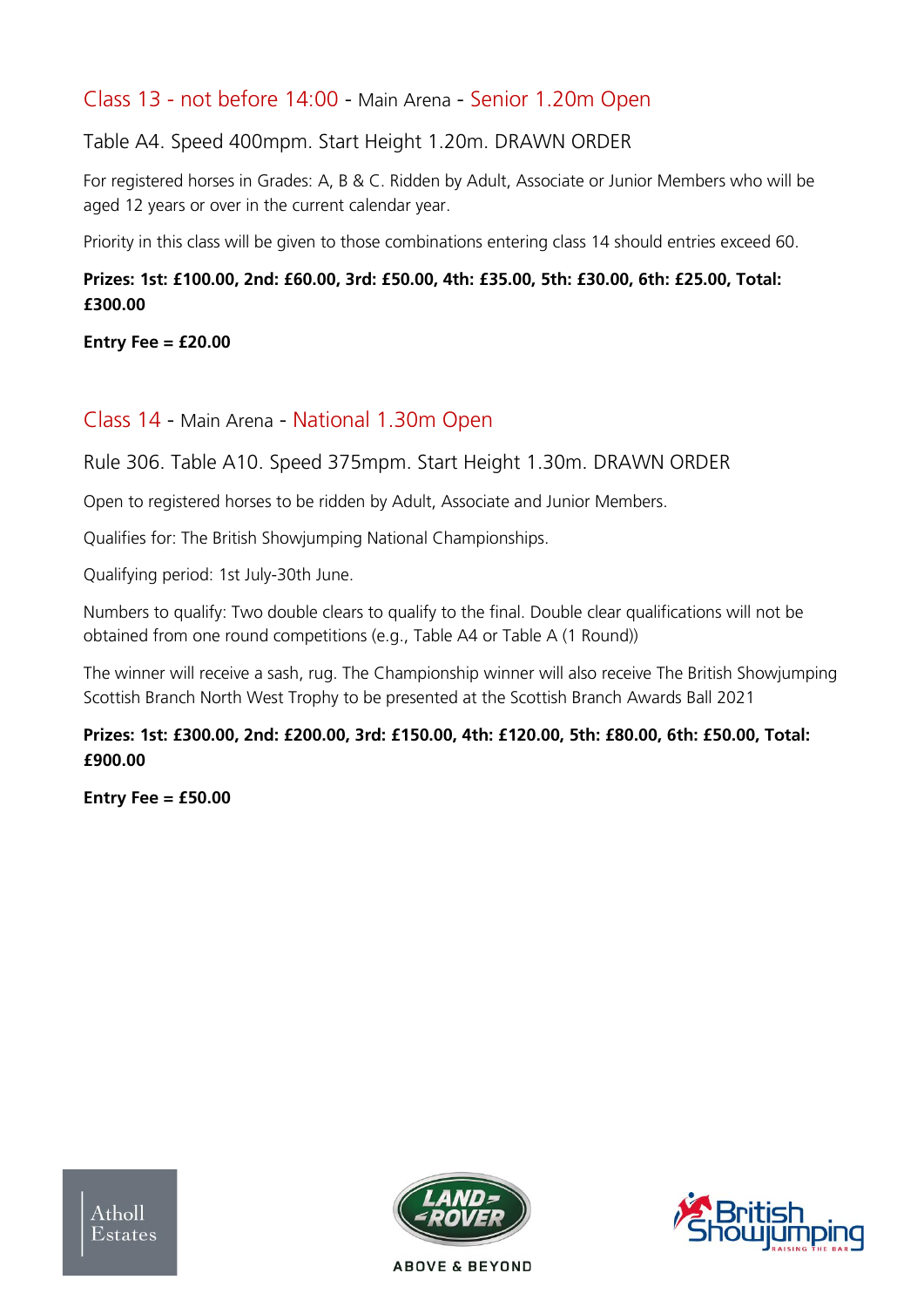# Sunday 29 August 2019

### Class 15 - 09:00 - Banvie - Senior 90cm Open

#### Two Phase. Speed 325mpm. Start Height 90cm. DRAWN ORDER

For registered horses in Grades: A, B & C. Ridden by Adult, Associate or Junior Members who will be aged 12 years or over in the current calendar year.

All showjumping to be concluded each day by 18.30hrs. NO ticket to ride entries. H/C entries SOLELY at the judge's discretion. All entries are to be pre-entered and pre-paid. This class will have an additional course walk half way through the class if numbers exceed 60.

#### **Prizes: 1st: £50.00, 2nd: £40.00, 3rd: £25.00, 4th: £20.00, 5th: £16.00, Total: £151.00**

#### **Entry Fee = £16.00**

#### Class 16 - Banvie - Senior 1.00m Open

#### Two Phase. Speed 325mpm. Start Height 1.00m. DRAWN ORDER

For registered horses in Grades: A, B & C. Ridden by Adult, Associate or Junior Members who will be aged 12 years or over in the current calendar year.

All showjumping to be concluded each day by 18.30hrs. NO ticket to ride entries. H/C entries SOLELY at the judge's discretion. All entries are to be pre-entered and pre-paid. This class will have an additional course walk half way through the class if numbers exceed 60.

#### **Prizes: 1st: £50.00, 2nd: £40.00, 3rd: £25.00, 4th: £20.00, 5th: £16.00, Total: £151.00**

#### **Entry Fee = £16.00**

# Class 17 - 09:00 - Tilt - Senior 1.05m Open

Two Phase. Speed 325mpm. Start Height 1.05m. DRAWN ORDER

For registered horses in Grades: A, B & C. Ridden by Adult, Associate or Junior Members who will be aged 12 years or over in the current calendar year.

All showjumping to be concluded each day by 18.30hrs. NO ticket to ride entries. H/C entries solely at the judge's discretion. All entries are to be pre-entered and pre-paid.

#### **Prizes: 1st: £50.00, 2nd: £40.00, 3rd: £25.00, 4th: £20.00, 5th: £16.00, Total: £151.00**

#### **Entry Fee = £16.00**



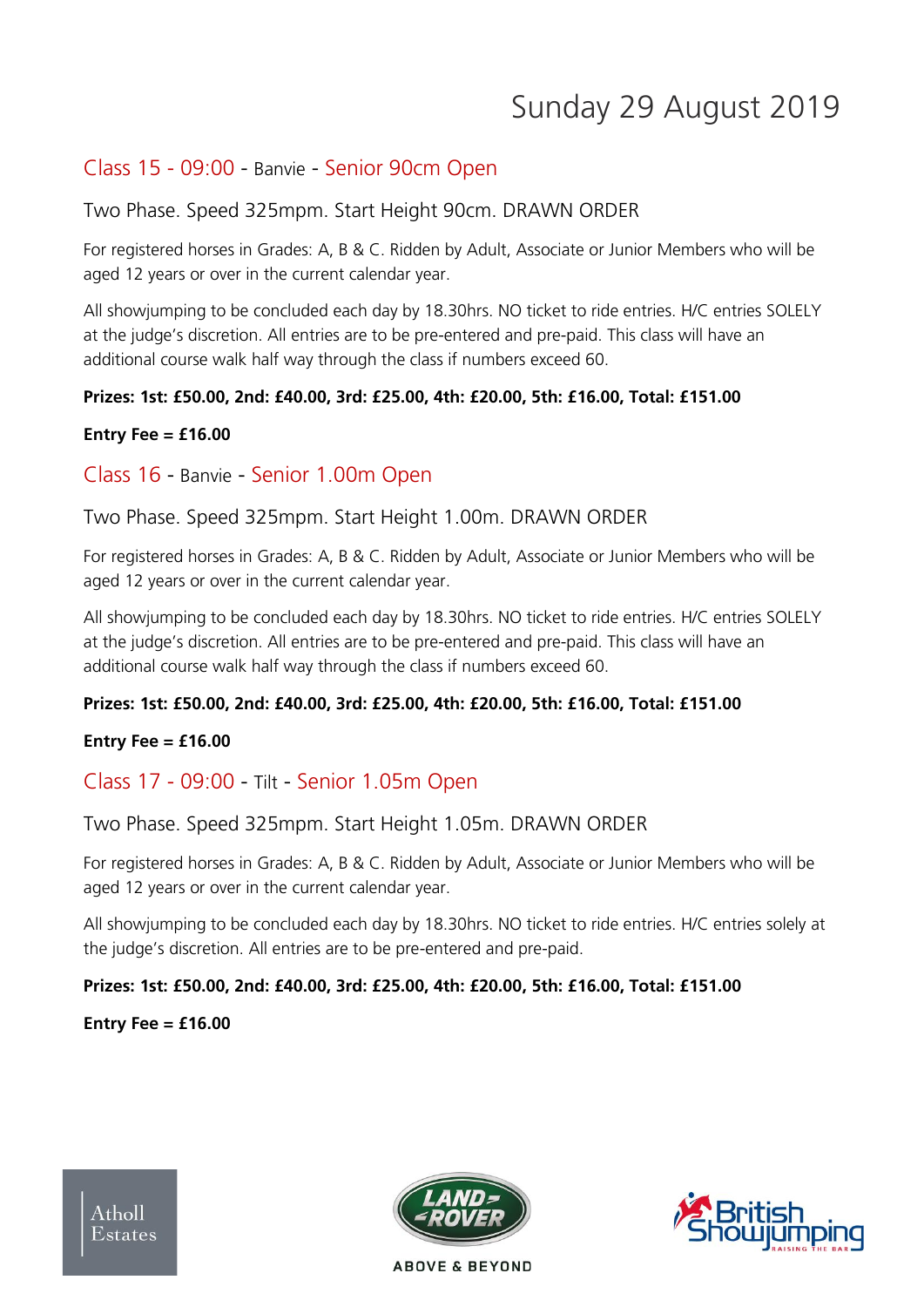# Class 18a - Tilt - Lord & Lady Equestrian Senior Newcomers First Round

### Rule 312. Two Phase. Speed 325mpm. Start Height 1.10m. DRAWN ORDER

First place rosette kindly sponsored by Lord & Lady Equestrian In the event of 30 or more starters the class will be split and two sets of prize money awarded. Horses (or ponies in pony competitions) may compete in one section only.

Entry qualifications: to be ridden by Adult, Associate or Junior Members.

(a) For registered horses in Grade C that have not won a total of 375 points. Four double clears will qualify - in accordance with rule 312.6

(b) For all horses born on or after 1st January 2015, irrespective of Points. Horses will only be eligible for double clear qualification to Second Rounds if they reach the age of six years or under in the same calendar year as the Newcomers Final - in accordance with Rule 312.6.

Qualifies for: Lord & Lady Equestrian Senior Newcomers Second Round.

Qualifying period: The Senior Newcomers Second Round qualifying period for 2020/2021 (2021 second rounds and finals) is 1 May '20– 30 April '21 (subject to revision). The Senior Newcomers Second Round qualifying period for 2021/2022 (2022 second rounds and finals) is 1 May '21– 30 April '22 (subject to revision).

Numbers to qualify: Those horses which jump a clear round in the First Round, followed by a clear round in the jump-off, in at least four Lord & Lady Equestrian Senior Newcomers First Round competitions in any qualifying period, will qualify to compete in a Lord & Lady Equestrian Senior Newcomers Second Round, irrespective of their placings for prize money in those competitions, which will be determined by the normal Table A Rules (Rule 191). To obtain a double clear qualification, even if the horse is the only clear round, it must jump a jump-off round and jump clear to gain a double clear round.

If combined with an open: In the event of 30 or more starters the class will be split with two sets of prize money.

All showjumping to be concluded each day by 18.30hrs. NO ticket to ride entries. H/C entries solely at the judge's discretion. All entries are to be pre-entered and pre-paid.

#### **Prizes: 1st: £50.00, 2nd: £40.00, 3rd: £25.00, 4th: £20.00, 5th: £16.00, Total: £151.00**

**Entry Fee = £16.00**

 $A<sub>thol</sub>$ Estates



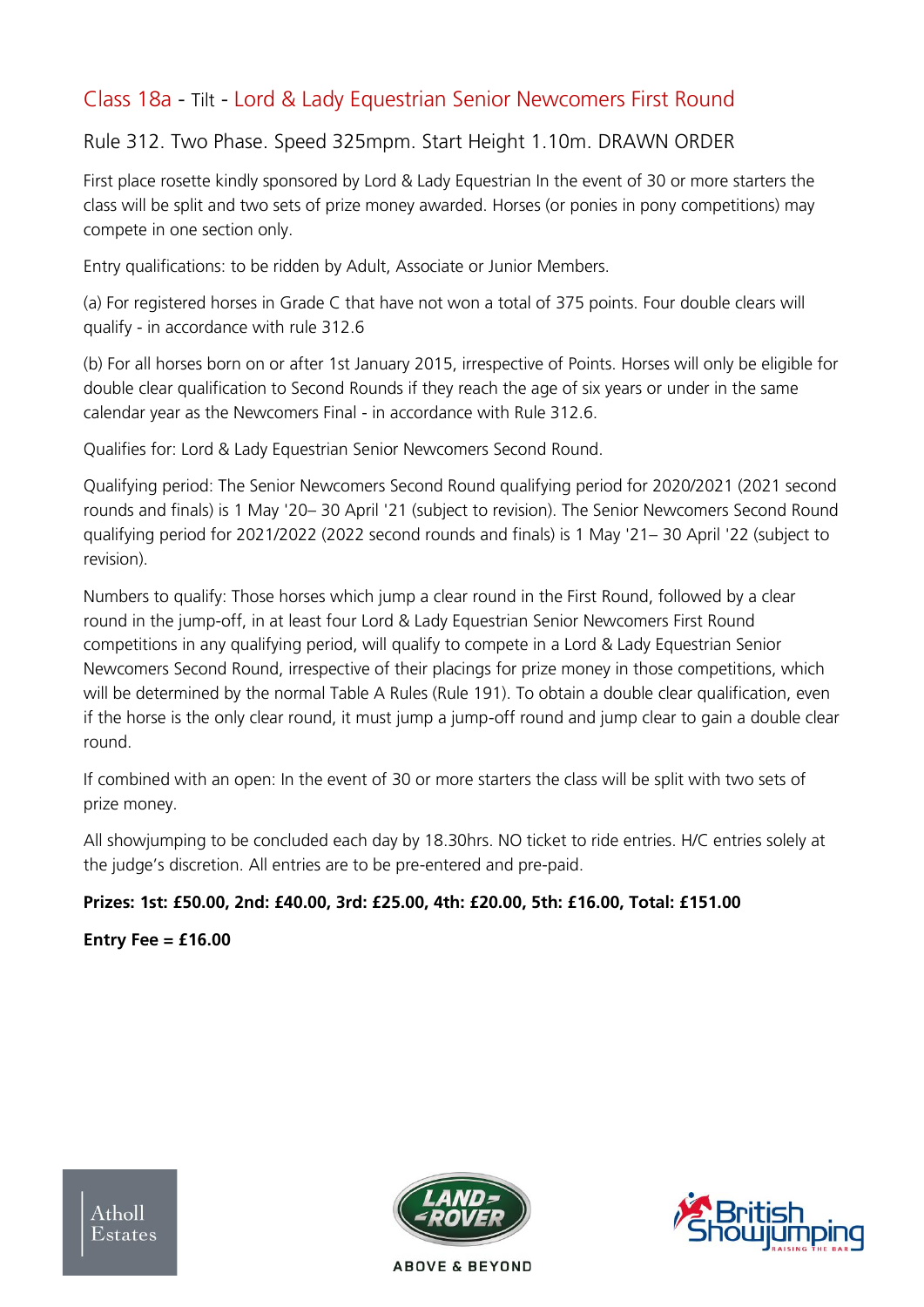# Class 18b - Tilt - Senior 1.10m Open

#### Rule 312. Two Phase. Speed 325mpm. Start Height 1.10m. DRAWN ORDER

For registered horses in Grades: A, B & C. Ridden by Adult, Associate or Junior Members who will be aged 12 years or over in the current calendar year. In the event of 30 or more starters the class will be split and two sets of prize money awarded. Horses (or ponies in pony competitions) may compete in one section only.

All showjumping to be concluded each day by 18.30hrs. NO ticket to ride entries. H/C entries solely at the judge's discretion. All entries are to be pre-entered and pre-paid.

#### **Prizes: 1st: £50.00, 2nd: £40.00, 3rd: £25.00, 4th: £20.00, 5th: £16.00, Total: £151.00**

#### **Entry Fee = £16.00**

# Class 19 - Tilt - Equitop GLME Senior Foxhunter First Round/Grade C

#### Rule 310. Two Phase. Speed 350mpm. Start Height 1.20m. DRAWN ORDER

First place rosette kindly sponsored by Equitop GLME Horses (or ponies in pony competitions) may compete in one section only.

• Foxhunter section:

(a) For registered horses in Grade C that have not won a total of 700 points. Four double clears will qualify - in accordance with rule 310.6

(b) For all registered horses born on or after 1 January 2014 irrespective of points. Horses will be eligible for double clear qualification to attend second rounds providing they reach the age of seven years or under in the same calendar year as the Foxhunter Final - in accordance with rule 310.6 Four double clears will qualify.

Four double clears will qualify for the Senior Foxhunter Second Rounds. The Senior Foxhunter Second Round qualifying period for 2021/2022 (2022 second rounds and finals) is 1 May – 30 April (subject to revision).

Those horses that have qualified for the Senior Foxhunter Championship in 2021 are not eligible for qualification to the 2022 Championship.

• Grade C section:

For registered horses in Grade C ridden by Adult, Associate or Junior Members.

All showjumping to be concluded each day by 18.30hrs. NO ticket to ride entries. H/C entries solely at the judge's discretion. All entries are to be pre-entered and pre-paid.

#### **Prizes: 1st: £75.00, 2nd: £45.00, 3rd: £38.00, 4th: £25.00, 5th: £22.00, 6th: £20.00, Total: £225.00**



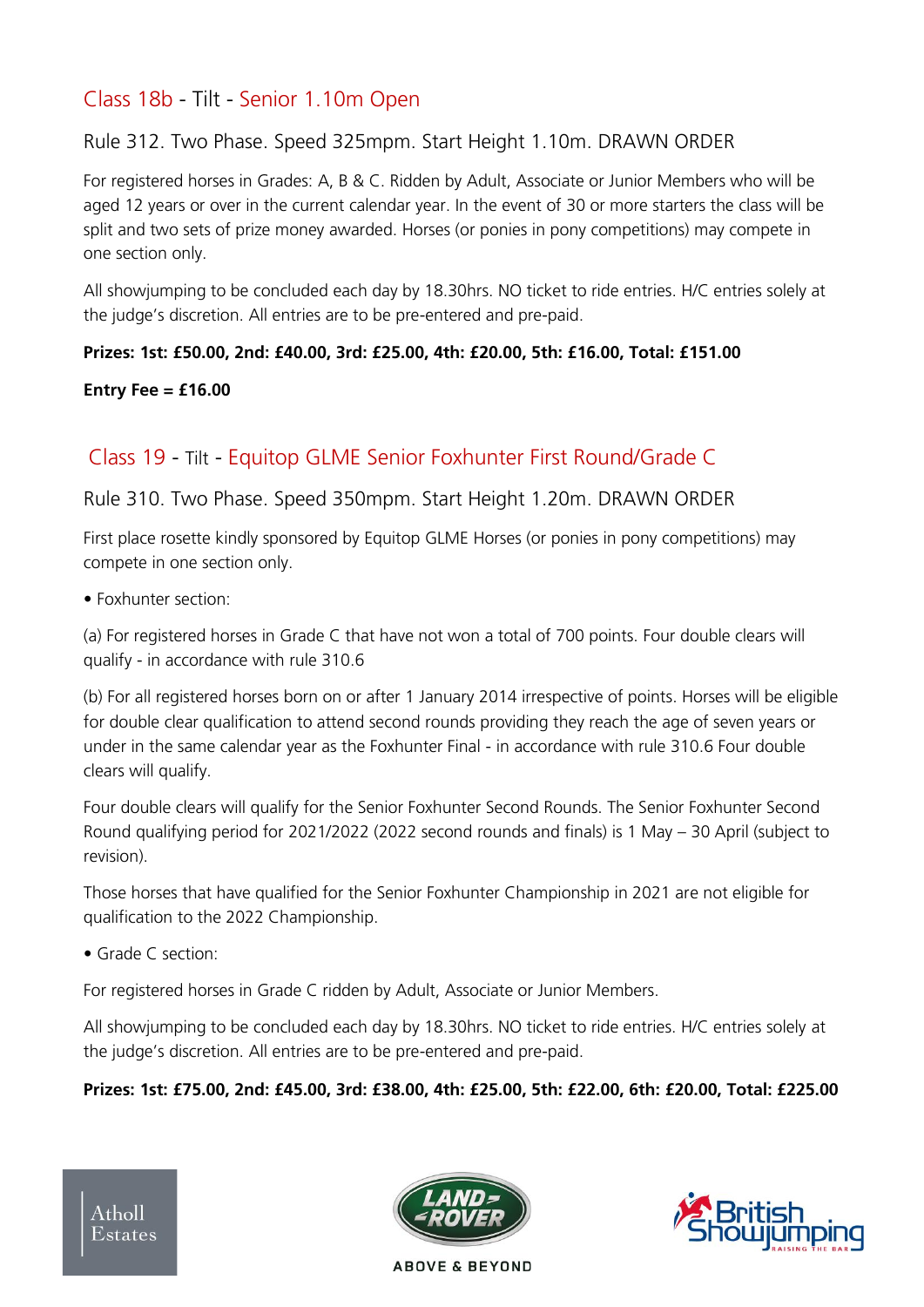# Class 20a - Tilt - Senior 1.20m Open

Rule 284. Two Phase. Speed 350mpm. Start Height 1.20m. DRAWN ORDER

For registered horses in Grades: A, B & C. Ridden by Adult, Associate or Junior Members who will be aged 12 years or over in the current calendar year. Horses (or ponies in pony competitions) may compete in one section only.

All showjumping to be concluded each day by 18.30hrs. NO ticket to ride entries. H/C entries solely at the judge's discretion. All entries are to be pre-entered and pre-paid.

#### **Prizes: 1st: £100.00, 2nd: £60.00, 3rd: £50.00, 4th: £35.00, 5th: £30.00, 6th: £25.00, Total: £300.00**

**Entry Fee = £25.00**

# Class 20b - Tilt - National 1.30m Open

Rule 306 & 284. Two Phase. Speed 350mpm. Start Height 1.30m. DRAWN ORDER

Horses (or ponies in pony competitions) may compete in one section only.

Open to registered horses to be ridden by Adult, Associate and Junior Members.

Qualifies for: The British Showjumping National Championships.

Qualifying period: 1st July-30th June.

Numbers to qualify: Two double clears to qualify to the final. Double clear qualifications will not be obtained from one round competitions (e.g., Table A4 or Table A (1 Round))

All showjumping to be concluded each day by 18.30hrs. NO ticket to ride entries. H/C entries solely at the judge's discretion. All entries are to be pre-entered and pre-paid.

#### **Prizes: 1st: £100.00, 2nd: £60.00, 3rd: £50.00, 4th: £35.00, 5th: £30.00, 6th: £25.00, Total: £300.00**

**Entry Fee = £25.00**





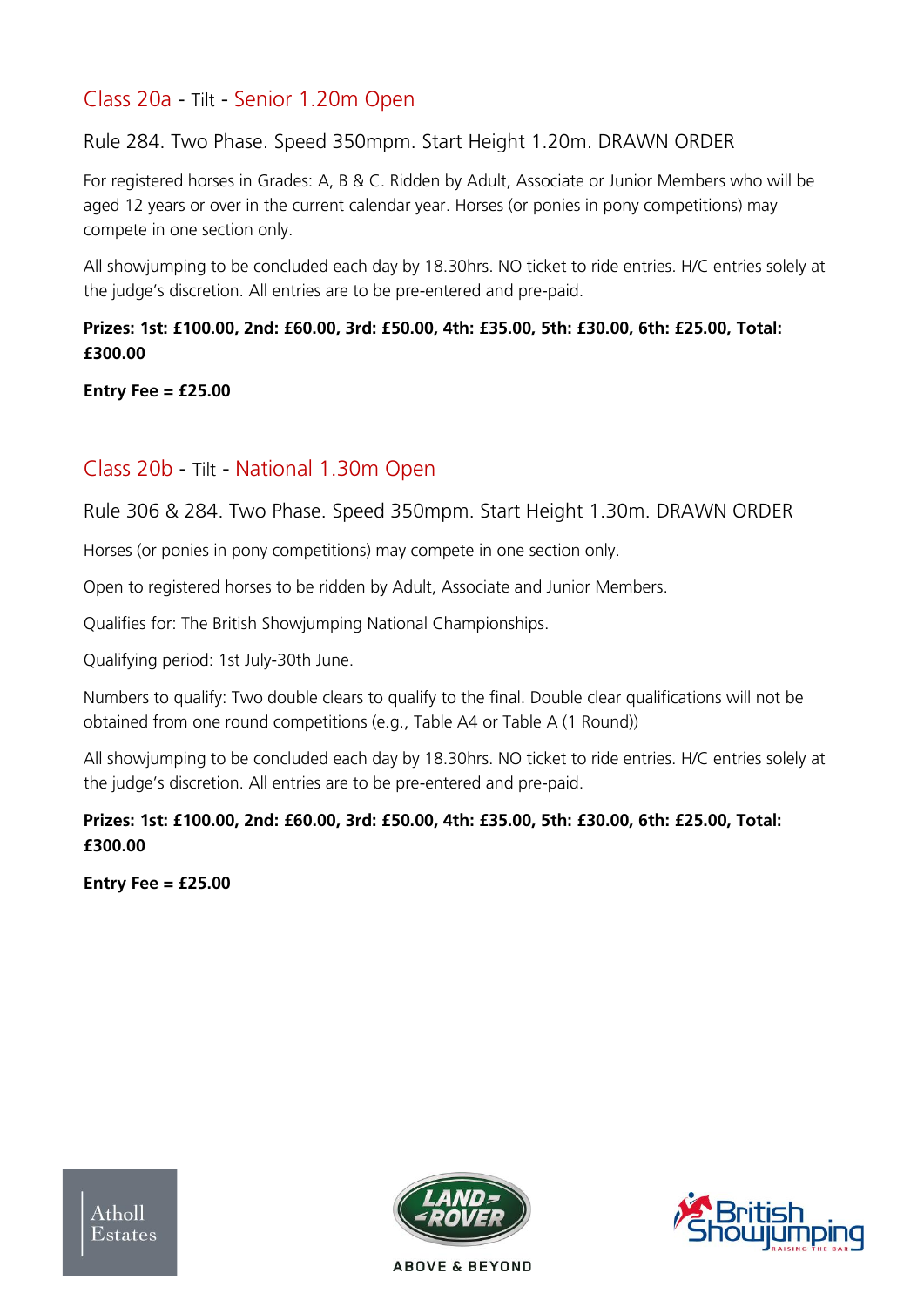# NOTES FOR COMPETITORS

All Competitors are assumed to have read these notes and questions arising out of the Show will be determined by reference to these notes.

### DATA PROTECTION

By entering any class through Equo Events, you agree to the following:

- To allow the data provided on the entry form to be processed and stored electronically for the purposes of managing your competition entry and to it being shared with third party organisations for verification of qualifying status and results etc. e.g., for affiliated or related championships and finals.
- To the owner's/competitor's name and horse's details to be displayed in the official catalogue, and to be released to appropriate third parties.
- To receive specific updates regarding this and future showing classes at Blair Castle. You can unsubscribe at any time by emailing [info@blairhorsetrials.co.uk](about:blank)
- To be aware that there will be an official photographer at this show and all the affiliates and Blair Castle International Horse Trials reserve the right to use photographs taken at this Show in any publications/websites/social media sites.
- That they have read and agree to the Rules as laid down in the relevant 2021 Rule Book and Notes for Competitors.

We take the security of your personal data very seriously and commit to not using it for any other purpose without your further consent. The full privacy policy can be read [www.blairhorsetrials.co.uk/privacy-policy](about:blank)  or by requesting a copy from Atholl Estates Office, Blair Atholl, Perthshire, PH18 5TH, by email info@blairhorsetrials.co.uk or phone 01796 481543.

# EQUINE INFLUENZA VACCINATIONS

Following consultation with our veterinary advisors and equestrian governing bodies, Blair Castle Horse Trials has made the decision that

#### **All horses and ponies entering the venue this year must be vaccinated against equine influenza**

according to standard British Horseracing Association guideline, with the last vaccination having been administered no more than 365 days prior to entry to the venue.

- All animals must have completed the primary course of two vaccinations. The last vaccination must have been administered at least 7 days before entering the venue.
- Horses competing under FEI rules or British Eventing rules must abide by the vaccination rules of that Governing Body.
- Foals under six months of age will be exempt from the vaccination requirement.

Random passport checks will be implemented to verify vaccination status.

Any animal identified without a valid vaccination protocol or if the owner/rider is unable to produce a valid passport will result in immediate ejection of that animal from the venue. No refunds will be issued in respect of entries or stabling.



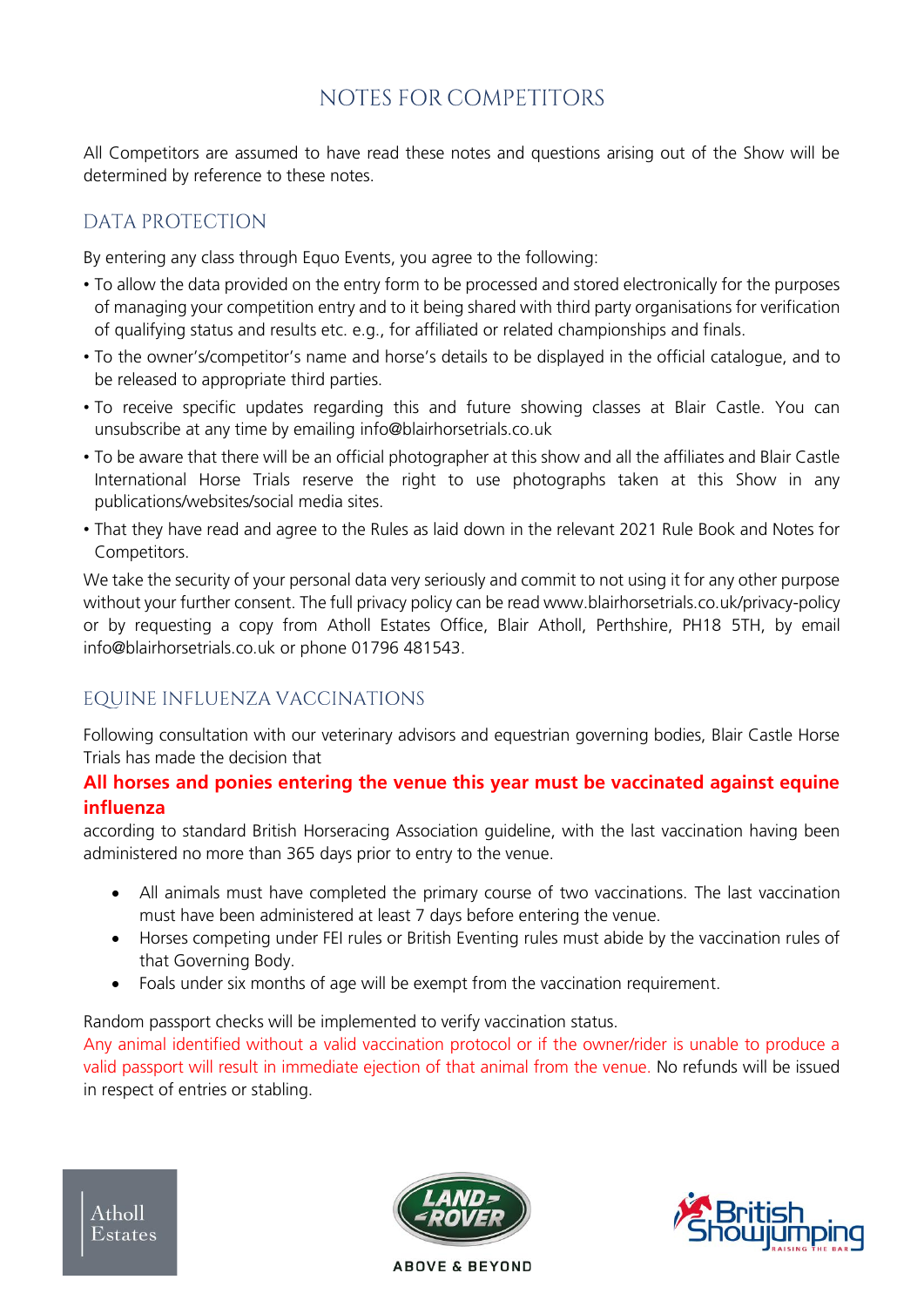For further information please visit [www.blairhorsetrials.co.uk/equine-flu](http://www.blairhorsetrials.co.uk/equine-flu)

1. **ADMISSION:** Two wristbands will be supplied per entry, with one additional wristband per entry thereafter, and one additional wristband for each rider under the age of 16 years for an accompanying adult. Wristbands will be valid for the days you are competing only. One vehicle pass will be allocated per entry form. Each additional vehicle or person must purchase the correct tickets through the online box office [www.blairhorsetrials.co.uk/box-office.](http://www.blairhorsetrials.co.uk/box-office)

The Day Lorry pass will give admittance to the horsebox parking only on the day of competition**.** Owing to restrictions on space the Day Pass will not allow admission at any other time. Lorries or trailers that do not contain a horse will not be allowed into the horsebox parking.

#### **COMPETITORS WHO ARE STABLING PLEASE NOTE – STABLES ARE AVAILABLE FROM 4PM ON THE DAY OF ARRIVAL, AND MUST BE VACATED BY 2PM ON THE DAY OF DEPARTURE**

2. **STABLING:** British Showjumping competitors may apply for stabling. A limited number of stables are available at £65 (including VAT) per day or £165 (including VAT) for the duration of the show. Stables will be available from Wednesday  $25<sup>th</sup>$  August to Sunday  $29<sup>th</sup>$  August 2021 inclusive.

Stabling will be allocated on a first-come, first-serve basis. Applications open on the  $7<sup>th</sup>$  June 2021, applications received prior to this date will **not** be accepted. Booking and payment should be made online at [www.equoevents.co.uk.](http://www.equoevents.co.uk/)

Bookings close 2nd August 2021, or when all stables are filled, strictly **no** applications will be accepted after this date. No refunds will be given for stabling cancelled after the closing date. Stabling applications will **not** be secured until payment has been received.

Please contact the Horse Trials Office if you need to resell your stable. Competitors are **not** permitted to sublet stables or resell stables without prior written permission from the Organisers. This is to ensure we have the correct contact details in case of veterinary emergencies.

Straw is supplied for bedding; competitors requiring shavings are welcome to bring their own or purchase them at the event. Hay and mucking-out tools are not supplied. **All stables MUST be vacated and mucked out by 2pm on the day of departure.**

3. **CLASSES**: The Organisers reserve the right to divide, cancel or amalgamate any class when deemed necessary.

The Organisers reserve the right to refuse entry without stating a reason and alter or cancel any published classes.

**4. ENTRIES**: Entry Fees cannot be refunded under **any** circumstances.

Entries close 2<sup>nd</sup> AUGUST 2021 - STRICTLY NO LATE ENTRIES ACCEPTED.

- **5. SUBSTITUTION:** No nomination entries will be accepted and no substitution of animals is allowed.
- **6. THE JUDGES' DECISIONS ARE FINAL:** A Judge may require that an animal which constitutes a danger to leave the ring. A competitor may not knowingly compete with a horse or pony bred,



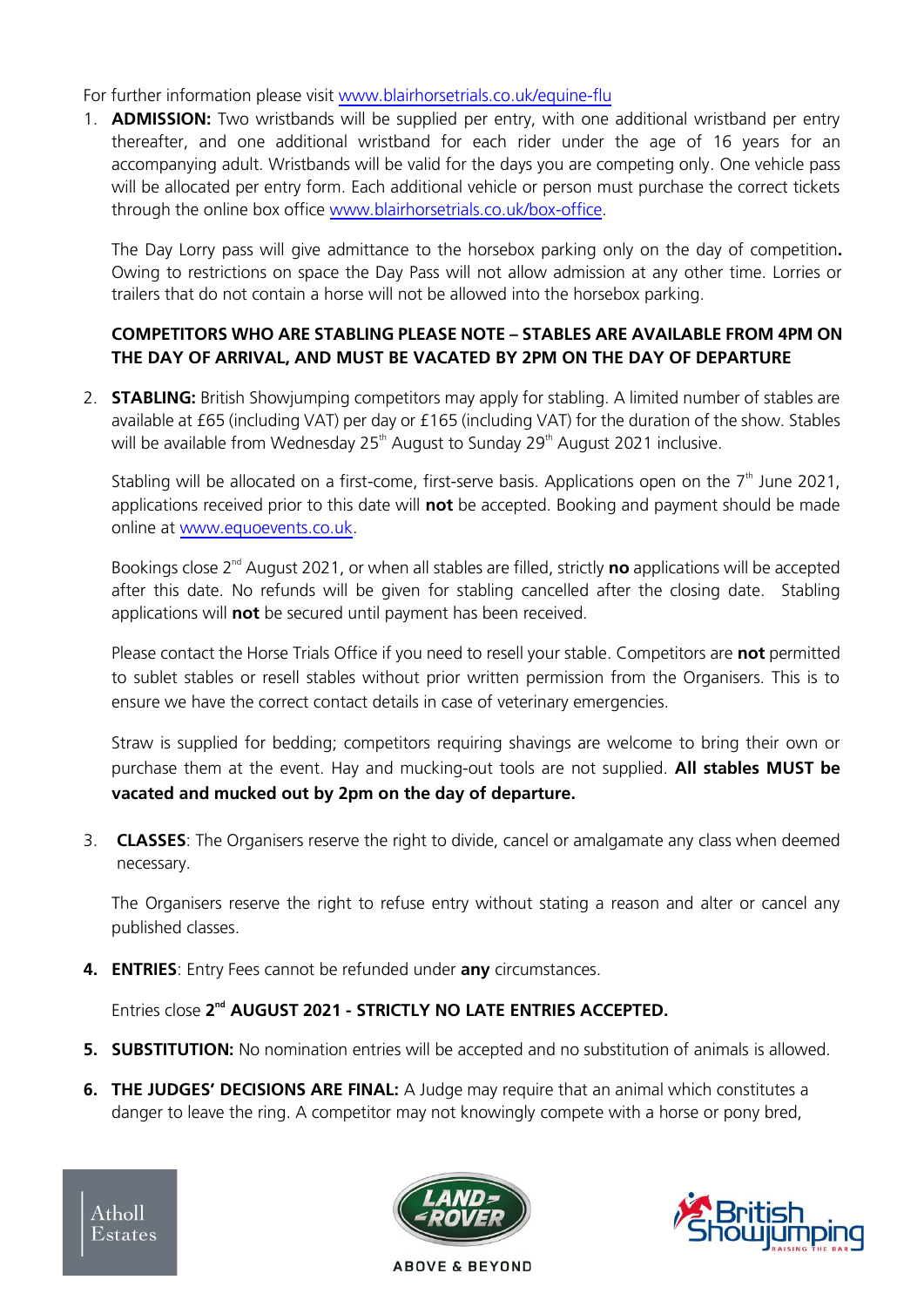sold, leased, produced, broken or trained by the Judge, and/or his/her immediate family or his/her employer.

- **7. OBJECTIONS:** Objections or protests must be made in writing giving full name and address within 30 minutes of the conclusion of the first class concerned and lodged at the Information Tent with the sum of  $f50.00$ .
- **8. SOUNDNESS:** All animals must be sound. If, in the opinion of any Judge, a horse or pony is considered to be unsound, the Competitor will be given the option of withdrawing from the Class or asking that the Official Veterinary Surgeon examine the animal.
- **9. DISEASE**: Any animal found suffering from a contagious or infectious disease **must** be removed from the Showground immediately at the request of the Veterinary Surgeon, along with any animal from the same yard or that have travelled together to the Show.
- **10. DOPING TEST**: The Organisers reserve the right to have any animal tested.
- **11. CONTROL OF ANIMALS**: Any competitor/owner who cannot adequately control their animal may be required to immediately leave the showground, on the direction of an Official. No refunds will be issued in respect of entries or stabling.
- **12. DOGS:** Dogs **must** be on a lead and under control at all times whilst on the Showground, in the Stabling, Campsite and parking areas. Owners must clean up after their dogs. Owners whose dogs are found loose or fouling without cleaning up will incur £10 fines which will be donated to the Event Official Charity.
- **13. LIABILITY:** Save for death or personal injury caused by the negligence of the Organisers or anyone for whom they are in law responsible, neither the Organisers, Atholl Estates, Blair Castle Estate Ltd, nor any Agent, employee or representative of these bodies accept any liability for any accident, loss, damage, injury, illness to horses, riders, owners, grooms, spectators, land, cars, their contents and accessories, or any person or property whatsoever, whether caused by their negligence, breach of contract or in any way whatsoever.
- **14. INSURANCES:** All owners and competitors are personally responsible for damages to third parties caused by themselves, their employees, their agents or their animals. They are therefore strongly advised to take out a third-party insurance providing full coverage for participation in equestrian events at home and abroad and to **keep the policy up to date**.
- **15. LOSS OR DAMAGE:** The Organisers accept no responsibility whatsoever for loss, injury or damage, however caused, to any person, animal or property in the Showground, in stables or in car parks.
- **16. CHILDREN:** Children under the age of 16 must be supervised by an adult while riding/handling horses or ponies, with the exception of while competing in a class.
- **17. CURFEW:** There is a curfew on riding of 7pm throughout the event. This includes warm-up arenas and hacking as well as competition arenas. Horses and ponies may still be exercised in hand or lunged after this time. Anyone found riding after curfew may be asked to leave the venue. No refunds will be given for stabling or entry fees.